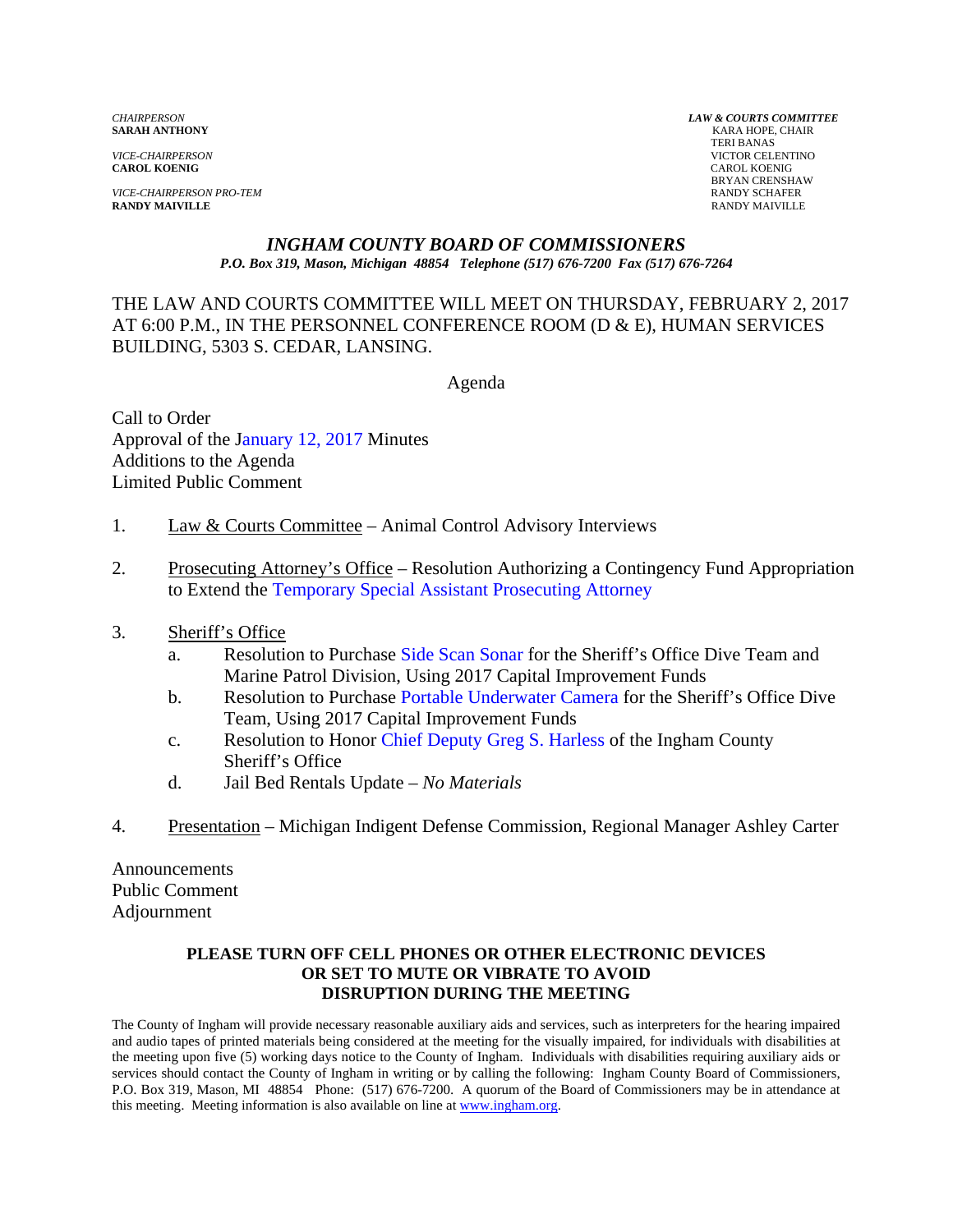#### LAW & COURTS COMMITTEE January 12, 2017 Draft Minutes

<span id="page-1-0"></span>

| <b>Members Present:</b> | Celentino, Crenshaw, Schafer, and Maiville                                                                                                                  |
|-------------------------|-------------------------------------------------------------------------------------------------------------------------------------------------------------|
| Members Absent:         | Hope, Banas, and Koenig                                                                                                                                     |
| <b>Others Present:</b>  | Sheriff Scott Wriggelsworth, Andrew Bouck, John Neilsen, John Dinon,<br>Tom Krug, Katherine Sonka, Justin Alexander, Maggie Fenger, Ryan<br>Buck and others |

The meeting was called to order by Acting Chairperson Celentino at 6:00 p.m. in Personnel Conference Room "D & E" of the Human Services Building, 5303 S. Cedar Street, Lansing, Michigan.

Approval of the December 1, 2016 Minutes

MOVED BY COMM. SCHAFER, SUPPORTED BY COMM. MAIVILLE, TO APPROVE THE MINUTES OF THE DECEMBER 1, 2016 LAW AND COURTS COMMITTEE MEETING.

THE MOTION CARRIED UNANIMOUSLY. Absent: Commissioners Hope, Banas, and Koenig.

Additions to the Agenda

1. Ingham Family Center Advisory Board Interviews

Acting Chairperson Celentino noted that the remaining agenda items would be renumbered sequentially after the Ingham Family Center Advisory Board Interviews.

4. Commissioner Schafer's Comments

Limited Public Comment

None.

1. Ingham Family Center Advisory Board Interviews

Katherine Sonka interviewed for appointment.

#### MOVED BY COMM. MAIVILLE, SUPPORTED BY COMM. SCHAFER, TO APPOINT KATHERINE SONKA TO THE INGHAM COUNTY FAMILY CENTER ADVISORY BOARD.

THE MOTION CARRIED UNANIMOUSLY. Absent: Commissioners Hope, Banas, and Koenig.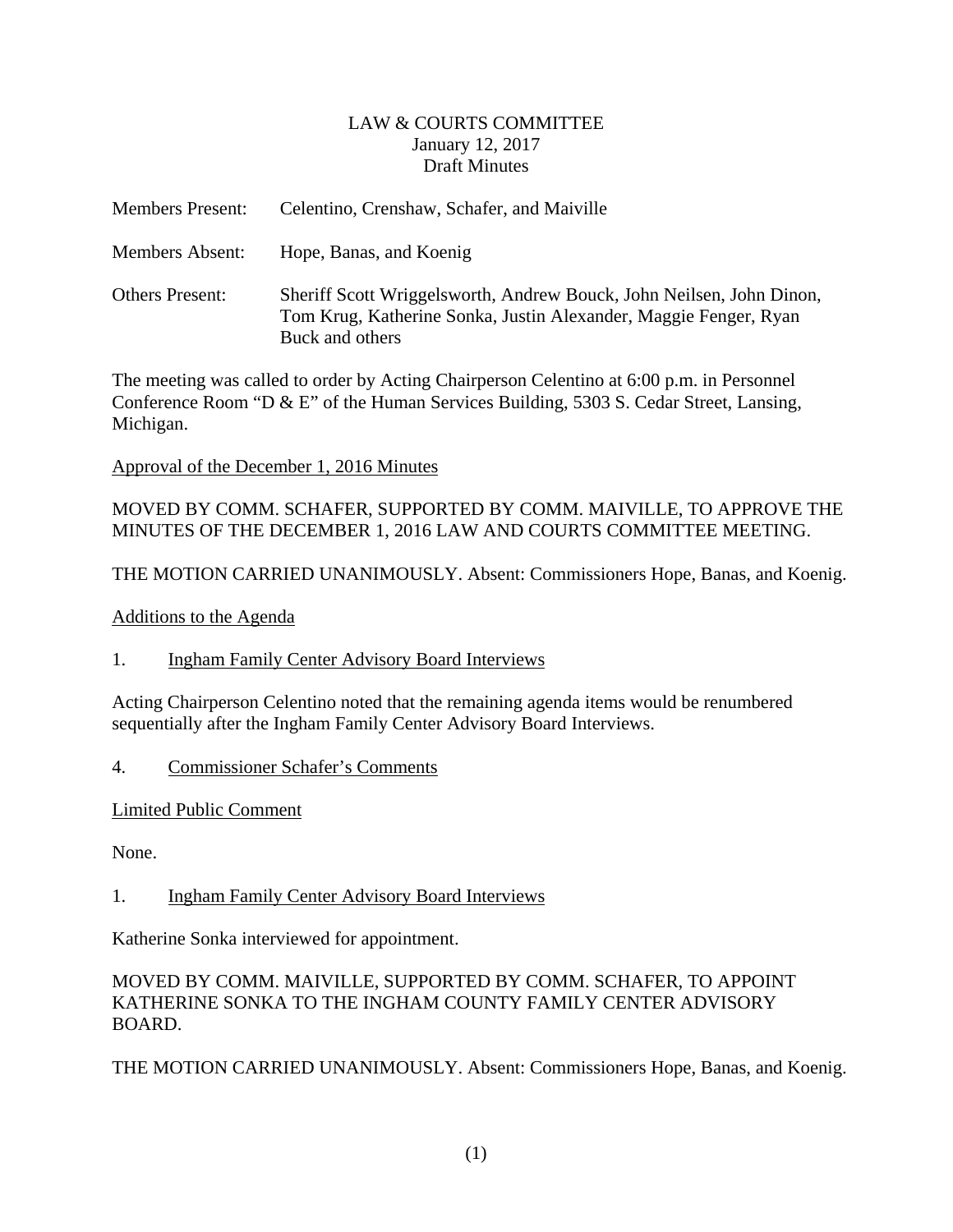- 3. Animal Control
	- a. Resolution to Authorize an Agreement with Michigan State University College of Veterinary Medicine

#### MOVED BY COMM. SCHAFER, SUPPORTED BY COMM. MAIVILLE, TO APPROVE THE RESOLUTION TO AUTHORIZE AN AGREEMENT WITH MICHIGAN STATE UNIVERSITY COLLEGE OF VETERINARY MEDICINE.

John Dinon, Animal Control Director, provided an overview of the resolution.

Commissioner Crenshaw asked how many days students came in.

Mr. Dinon stated that they were currently coming in 3-4 days per month. He further stated that there was interest in expanding the program. Mr. Dinon stated that only  $3<sup>rd</sup>$  and  $4<sup>th</sup>$  year students were permitted and were supervised by their professor. He further stated that the students only treated animals owned by the Shelter, so as to limit liability and ensure that treatment was topnotch.

Commissioner Schafer thanked Mr. Dinon for his efforts in responding to a constituent's concerns.

Mr. Dinon stated that typically, Animal Control was able to turn critics into supporters once they were able to explain Animal Control's operations and role in the community.

THE MOTION CARRIED UNANIMOUSLY. Absent: Commissioners Hope, Banas, and Koenig.

3. Animal Control b. 2016 Fourth Quarter Report

Acting Chairperson Celentino noted that the report was contained in the agenda packet.

2. Sheriff's Office – Sheriff Scott Wriggelsworth and Undersheriff Andrew Bouck: Introductions and Overview of 2017 Plans for the Ingham County Sheriff's Office

Sheriff Scott Wriggelsworth and Undersheriff Andy Bouck provided an overview of their 2017 plans for the Sheriff's Office.

Commissioner Schafer asked how the three positions assigned to the Tri-County Metro Narcotics Squad were funded.

Sheriff Wriggelsworth stated that one was funded by Delhi Township and two were funded by the General Fund. He further stated that it was his intent to reassign one General Funded position to the Joint Terrorism Taskforce.

Commissioner Schafer stated that he liked what he was hearing.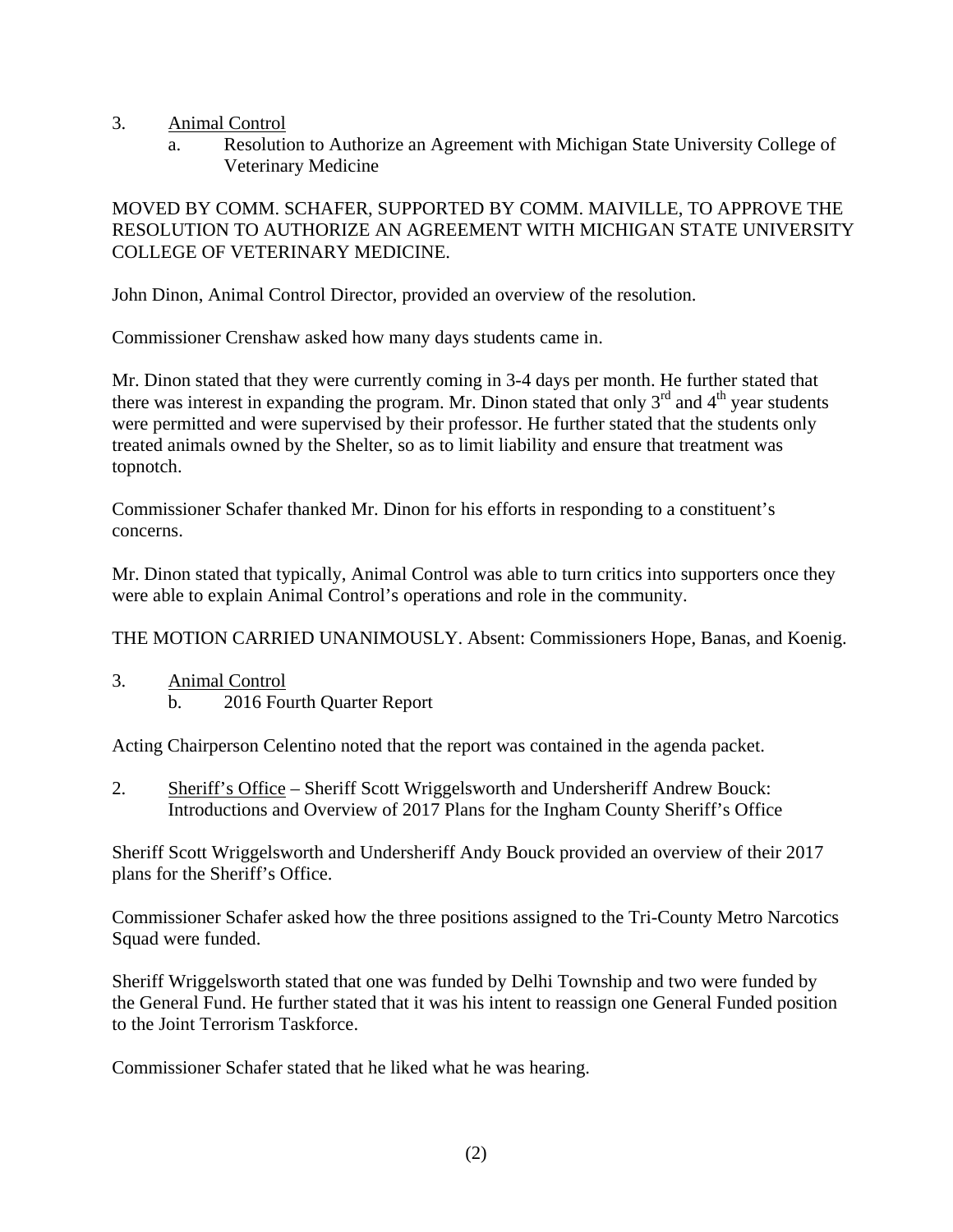Commissioner Maiville stated that he wanted to remind the Sheriff's Office regarding Animal Control's concerns with deputizing their staff as well.

Commissioner Crenshaw asked what the Sheriff's Office's intended time frame was to civilianize the quartermaster position.

Sheriff Wriggelsworth stated that they had not made a final decision yet. He further stated that there were some issues to consider, including the Prosecuting Attorney's Office and Michigan State Police review of the evidence issue. Sheriff Wriggelsworth stated that they hoped to have the evidence report in mid-June.

Commissioner Crenshaw asked how the bar code system was working.

Sheriff Wriggelsworth stated that they audited the system and no issues came back.

Commissioner Crenshaw asked whether the townships responded to the plan to assign a deputy to each township.

Sheriff Wriggelsworth stated that the townships he had spoken with appeared to be excited about the opportunity.

Commissioner Crenshaw asked how deputies would be assigned.

Sheriff Wriggelsworth stated that his office would just make the assignments, however a few deputies had expressed interest in specific communities.

Undersheriff Bouck provided an overview of his past experiences.

Commissioner Crenshaw asked what the Sheriff and Undersheriff learned from their experience in being put in jail.

Sheriff Wriggelsworth stated that it was an amazing experience and they were extended no courtesies. He further stated that neither of them had had their freedoms taken away from them in the past. Sheriff Wriggelsworth stated that his take away from the experience was that incarceration in the Jail was uncomfortable, fair, structured, ridged, and jail, which was exactly what it should be.

Commissioner Schafer expressed concern with the Sheriff's intent to suspend the usage of armed volunteers until a study could be performed. He stated that this could impact local emergency planning to effectively respond to disasters and tragedies.

Sheriff Wriggelsworth stated that armed volunteers looked identical to regular deputies who had undertaken much more training than the armed volunteers. He further stated that it was not his intent to do away with unarmed volunteers. Sheriff Wriggelsworth stated that most of these volunteers were looking to help out, so he expected most volunteers to continue, just unarmed.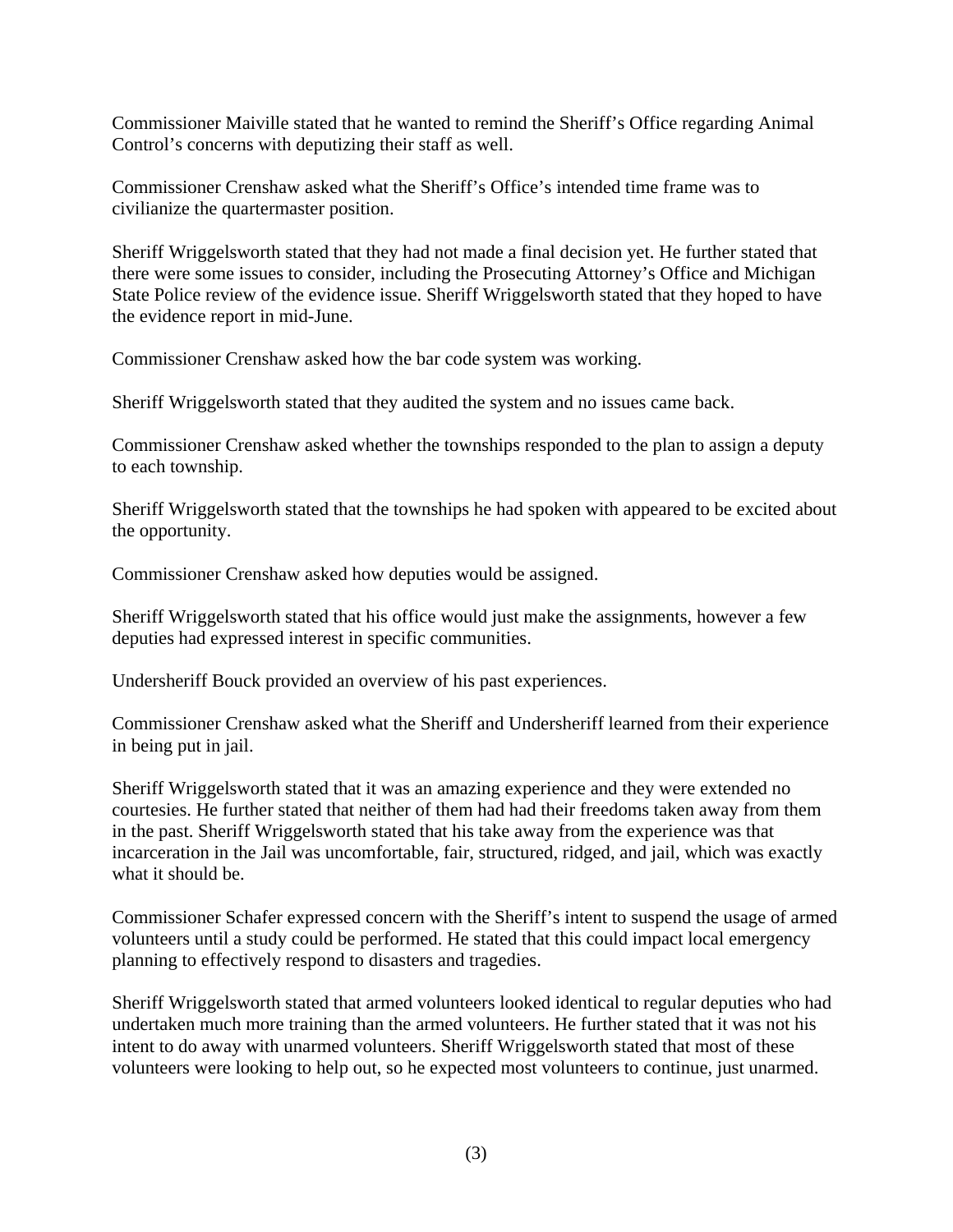Vice Chairperson Celentino stated that the Sheriff had a diverse background of experience. He asked the Sheriff to elaborate more extensively on his intended approach to working in the schools and with people with mental health concerns.

Sheriff Wriggelsworth stated that it all started with law enforcement expressing compassion. He further stated that it also included rallying the community, neighbors, school system, and law enforcement officers together to help people with mental health concerns get assistance. Sheriff Wriggelsworth stated that in his experience with East Lansing Police, they were limited in their success, but not in their efforts. He further stated that their successes would catch up with their efforts.

Vice Chairperson Celentino thanked Sheriff Wriggelsworth and Undersheriff Bouck for addressing the Committee, this evening.

#### 4. Commissioner Schafer's Comments

Commissioner Schafer stated that we had to have personnel to respond to emergencies. He further stated that we also needed to have personnel trained to respond to emergencies before the emergency occurred.

Commissioner Schafer stated that he had learned that CATA had intended to eliminate a route. He further stated that he had spoken with Commissioner Grebner about this issue. Commissioner Schafer stated that CATA cited down ridership as the reason for the elimination, however they had not done any research into why the ridership was down. He further stated that he would be pursuing this issue with Commissioners Grebner and Tennis further.

#### **Announcements**

None.

# Public Comment

Tom Krug, Capital City Labor Program, addressed the Committee. He stated that he previously worked for the Sheriff's Office, leaving it 17 years ago as a Lieutenant. Mr. Krug stated that when he was a Lieutenant, he had 14 deputies out on road patrol in one shift. He further stated that now, there were 14 deputies to cover all road patrol shifts. Mr. Krug stated that the Board of Commissioners needed to look at bolstering the number of deputies.

#### Adjournment

The meeting was adjourned at 6:52 p.m.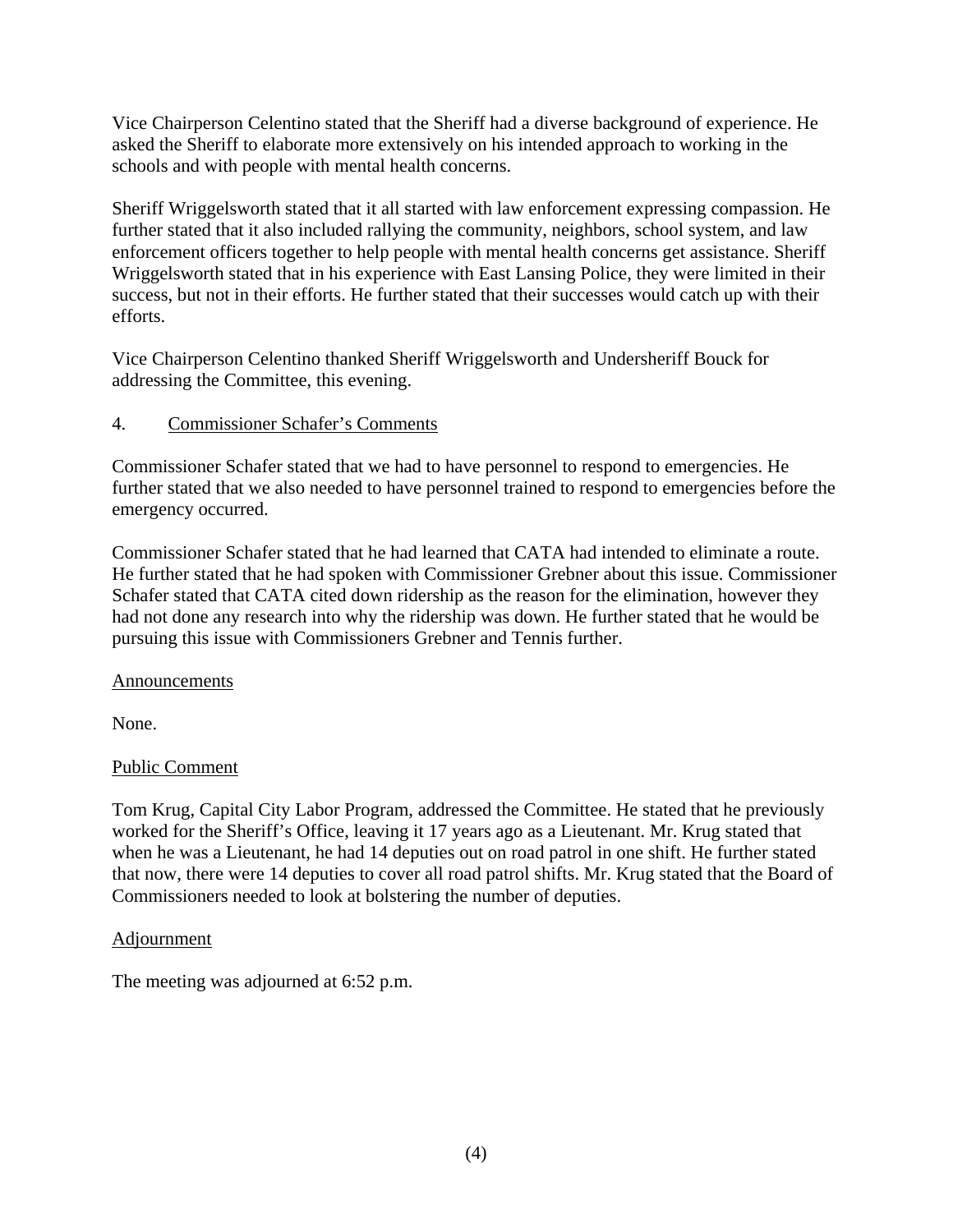# **FEBRUARY 2, 2017 LAW & COURTS AGENDA STAFF REVIEW SUMMARY**

# **The Chief Deputy Controller is recommending approval of the following resolutions and actions:**

#### *1. Law & Courts Committee – Animal Control Advisory Interviews*

This is a BOC appointment for the Animal Control Advisory Committee

 *2. Prosecuting Attorney's Office - Resolution Authorizing a Contingency Fund Appropriation to Extend the Temporary Special Assistant Prosecuting Attorney* 

This resolution authorizes extending the period of time to March 10, 2017 for a Special APA to complete the work.

Former Deputy Chief Assistant Prosecutor Catherine Emerson was brought in as a Special Assistant Prosecuting Attorney in cooperation with the Sheriff's Office and Michigan State Police to audit evidence that was missing or damaged from the Sheriff's evidence room in Mason. The Sheriff's Office is completing training to implement a new Bar Coding Evidence room automated tracking system that should be completed in the first half of 2017.

The BOC originally approved \$20,000 from the 2016 Contingency fund for this purpose in October; this resolution would authorize an additional \$12,656 from the 2017 Contingency fund to complete this process for a total project cost of up to \$32,656 (see attached communication for details).

 *3a. Sheriff's Office – Resolution to Purchase Side Scan Sonar for the Sheriff's Office Dive Team and Marine Patrol Division, Using 2017 Capital Improvement Funds* 

This resolution authorizes the purchase of one side scan sonar unit including installation from Grand Pointe Marina, Inc. in the amount of \$2,580.

The funds for this purchase are available in the Sheriff's Office 2017 CI budget (see attached communication for details).

*3b. Sheriff's Office – Resolution to Purchase Portable Underwater Camera for the Sheriff's Office Dive Team, Using 2017 Capital Improvement Funds*

This resolution authorizes the purchase of an underwater camera system to be used by the Dive Team during Search and Rescue Operations within the Tri-County Area.

The funds for this purchase, \$2,817, are available in the Sheriff's Office 2017 CIP budget (see attached communication for details).

 *3c. Sheriff's Office – Resolution to Honor Chief Deputy Greg S. Harless of the Ingham County Sheriff's Office* 

This Resolution honors a long time Ingham County Sheriff's Office Employee Chief Deputy Greg Harless as he is retiring from Ingham County after nearly 32 years of dedicated law enforcement services in Ingham County.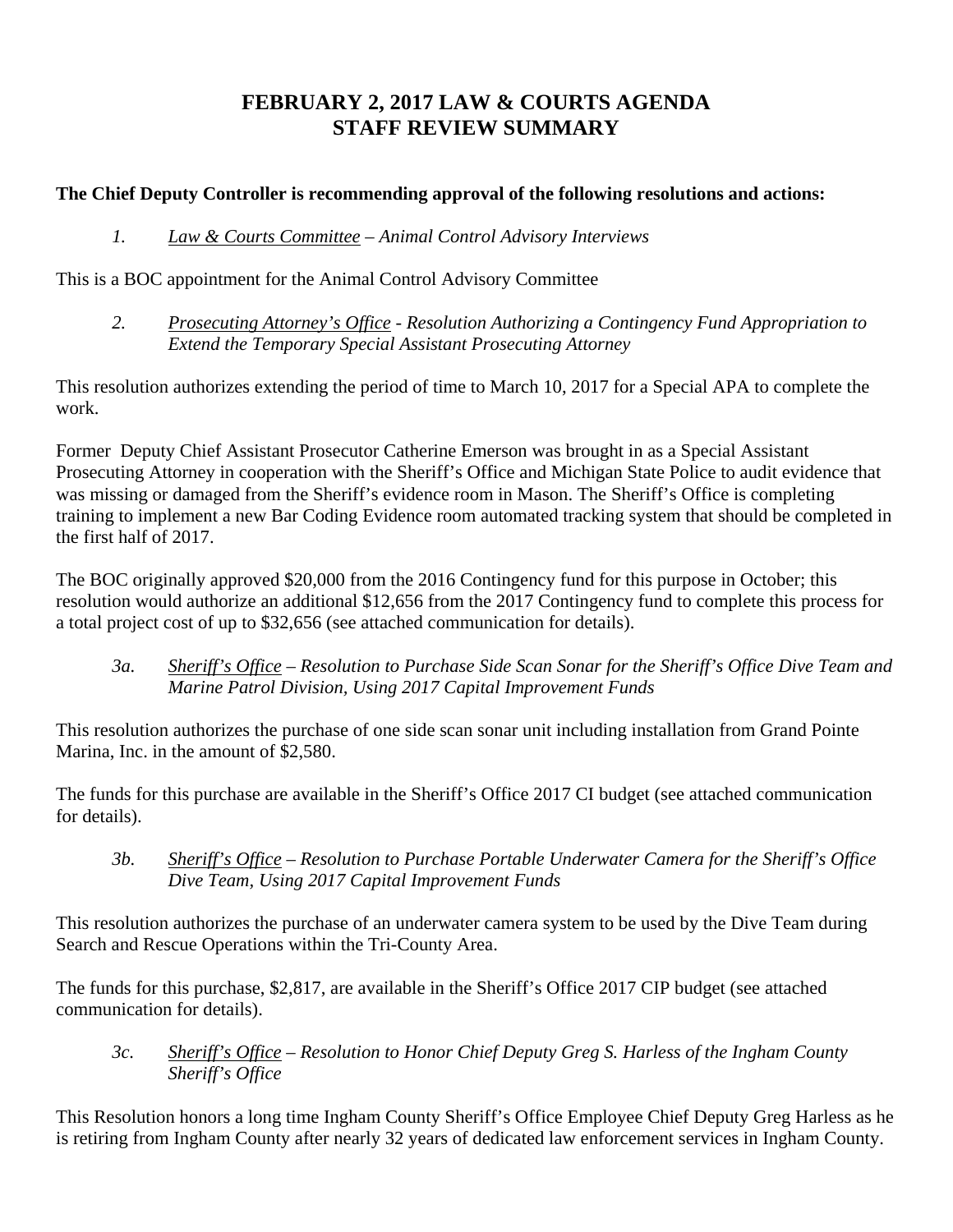#### *3d. Sheriff's Office – Update on Jail Bed Rentals*

Information item, no action required.

The Sheriff's Office in cooperation with the Controller's Office worked with our legislative delegation to secure a commitment from the Michigan Department of Corrections (MDOC) to contract for 50 beds for the remainder of the 2016/17 fiscal year. The MDOC had previously abruptly canceled our long term contract to house one hundred (100) MDOC prisoners in the Ingham County Jail three days into the 2016 -17 fiscal year with no warning or adequate explanation.

The restoration of up to fifty (50) MDOC contracted beds has helped us avert a significant revenue problem in our 2017 budget. MDOC inmates have already begun to arrive at our jail and a new contract will be developed and approved in 2017.

Thanks to the diligent efforts of the Sheriff's Office, we have secured up to fifty (50)/seventy (70) contracted beds from Wayne County which in combination with the fifty MDOC contracted beds should allow us to meet our original 2017 budget revenue projections.

The implementation of the Wayne County contract, however, has been delayed and it is likely we may not get any prisoners until mid to late February. Any further delay may jeopardize us meeting our 2017 revenue projections.

The 2017 Sheriff's Office contract beds rental budgeted revenue is \$1,314,000.

This was based on 100 beds X \$36 per day = \$3,600 per day X 365 days = \$1,314,000.

 *5. Presentation – Michigan Indigent Defense Commission, Regional Manager Ashley Carter* 

Information item, no action required.

Background information:

All local trial courts and their funding units statewide are awaiting clear direction as to minimum standards, rules, and procedures for the provision of indigent defense services per MCL 780.991 (2) (d) to be promulgated from the state through the Michigan Indigent Defense Commission (MIDC). It is also anticipated that there will be some state revenue provided to local units of government for providing these enhanced indigent defense services. In Ingham County our District Court and Circuit Court will be impacted by these standards and the revenue stream associated with these state mandates.

The MIDC has released their first set of proposed minimum standards for the local delivery of indigent criminal defense services. These standards involve education and training, the initial client interview, experts and investigators, and counsel at first appearance in front of a judge.

The MIDC submitted these proposed standards to the Michigan Supreme Court who conducted their own review and comment process. The Supreme Court conditionally approved the first set of standards for indigent defense delivery systems in Michigan on June 1, 2016. The Court conditioned this approval on legislative revision of the MIDC Act to address certain constitutional questions implicated by the statute. These questions involve the placement of the MIDC within the judicial branch, separation of powers concerns, and the authority to regulate the legal profession. The MIDC has been working with the Governor and Supreme Court to develop a solution.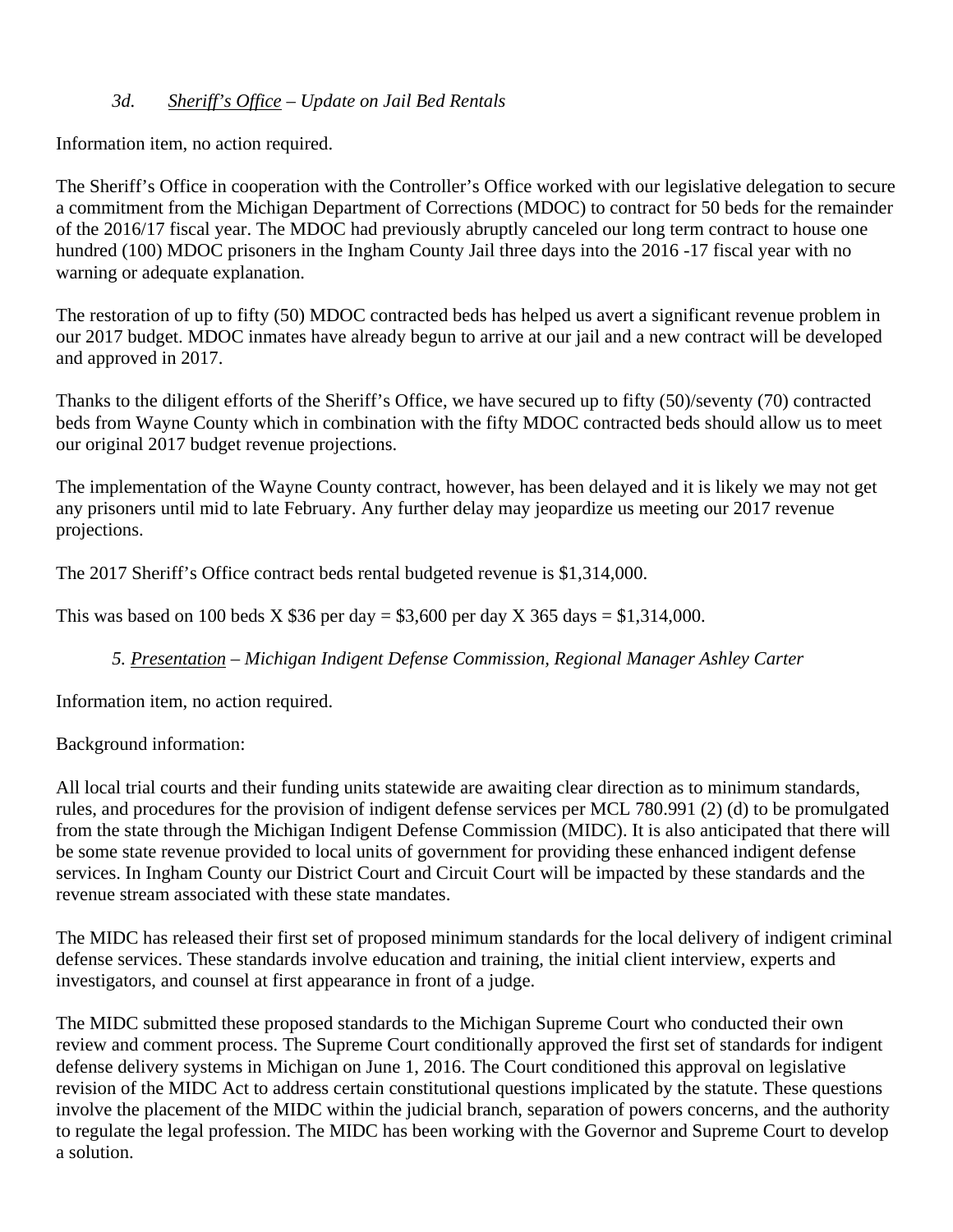<span id="page-7-0"></span>TO: Law & Courts and Finance Committee

From: Lisa McCormick, Chief Assistant Prosecutor

Date: January 24, 2017

Re: Extension of Temporary Appointment of Assistant Prosecutor

Catherine Emerson was appointed Special Prosecutor to review and audit the evidence room pursuant to Resolution # 16-421. The \$20,000 that was allocated has been exhausted. Ms. Emerson is currently reviewing cases from 2010 to the present. We believe her review will be complete and report generated no later than March 10, 2017. Based on my calculations we would need 12, 656 to finish the review and present her findings. We are requesting the funds be transferred from the Contingency Fund to cover the costs.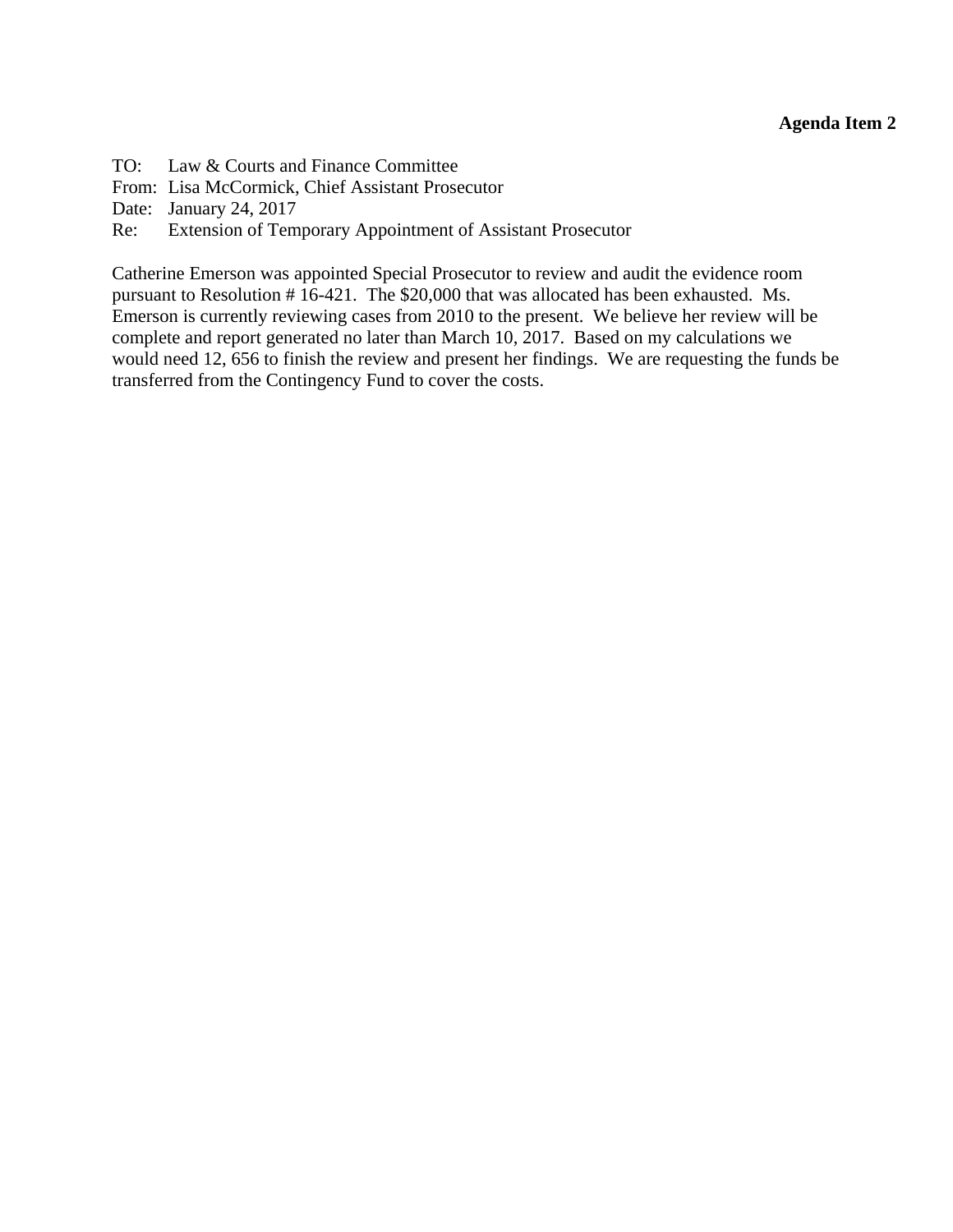Introduced by Law and Courts and Finance Committee:

### INGHAM COUNTY BOARD OF COMMISSIONERS

#### **RESOLUTION AUTHORIZING A CONTINGENCY FUND APPROPRIATION TO EXTEND THE TEMPORARY SPECIAL ASSISTANT PROSECUTING ATTORNEY**

WHEREAS, Carol Siemon, Ingham County Prosecuting Attorney has appointed Catherine Emerson as a Special Assistant Prosecutor to continue the audit of the property room at the Ingham County Sheriff's Office for the sole purpose to review criminal cases in light of the issues in the property room at the Ingham County Sheriff's Office; and

WHEREAS, it is necessary for a Special Assistant Prosecuting Attorney to continue to review our records to determine what, if any, action needs to be take on specific cases; and

WHEREAS, the money allotted to this project under Resolution # 16-421 has been exhausted; and

WHEREAS, in order to finish the project and present the findings additional time is needed; and

WHERAS, the project will be completed no later than March 10, 2017.

THEREFORE BE IT RESOLVED, that the Ingham County Board of Commissioners hereby authorize a transfer of up to \$12,656 from the 2017 Contingency Fund to the Prosecutor's temporary salaries account to continue to fund an Assistant Prosecutor, on a temporary basis, to finish the review of the cases.

BE IT FURTHER RESOLVED, that the Controller/Administrator is authorized to make the necessary budgetary adjustments to the 2017 budget.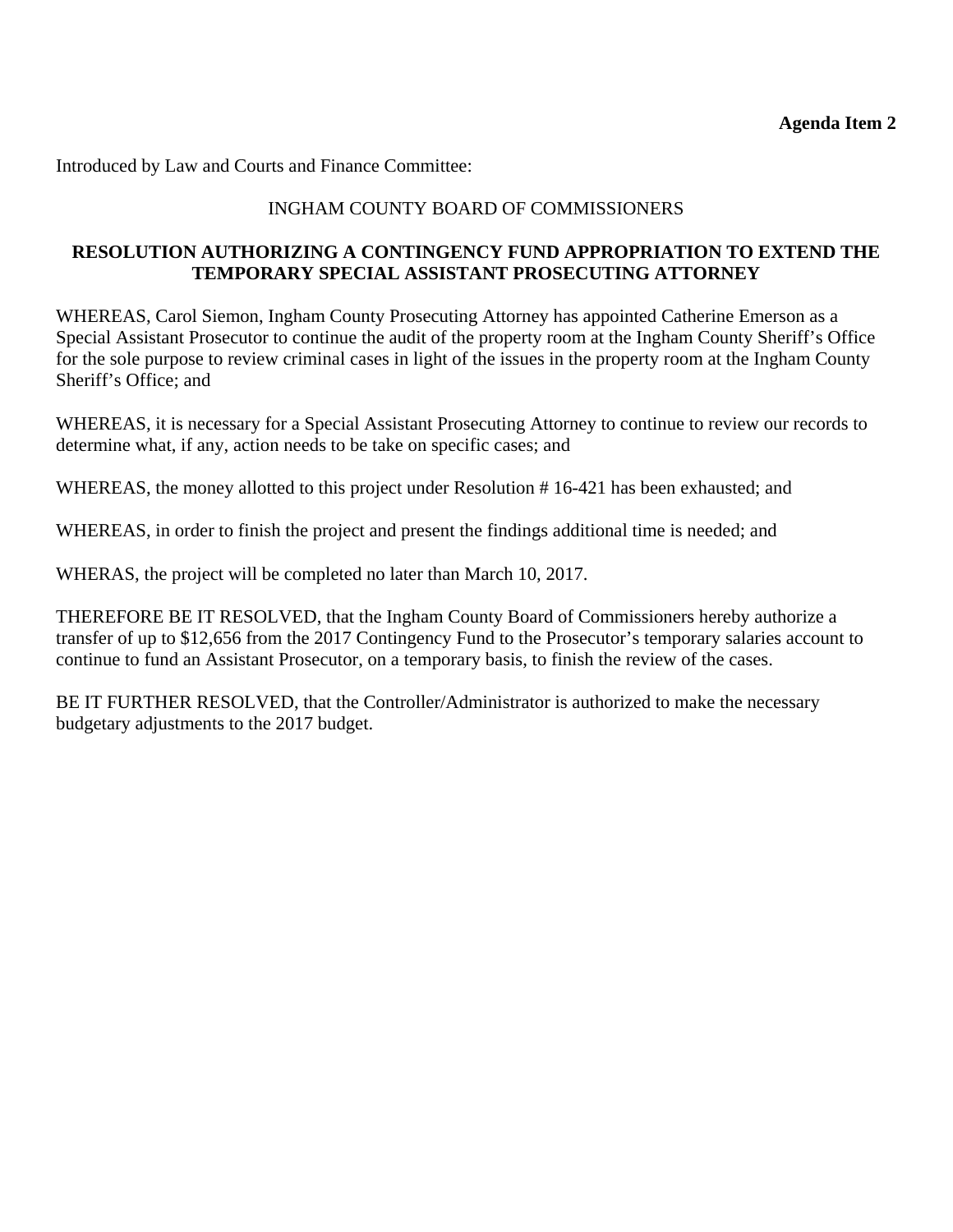<span id="page-9-0"></span>

| TO:   | Law & Courts Committee<br><b>Finance Committee</b>                                                                                               |
|-------|--------------------------------------------------------------------------------------------------------------------------------------------------|
| FROM: | Sergeant Robert Earle, Sheriff's Office, Capitol Area Dive Team Supervisor                                                                       |
| DATE: | January 25, 2017                                                                                                                                 |
| RE:   | RESOLUTION TO PURCHASE SIDE SCAN SONAR FOR THE SHERIFF'S<br>OFFICE DIVE TEAM AND UNDERWATER RESCUE UNIT USING 2017<br>CAPITAL IMPROVEMENT FUNDS. |

This resolution is for the approval to purchase one Side Scan Sonar for the Sheriff's Office Dive Team and Marine Patrol Division, using 2017 Capital Improvement funds.

Specifically, The Sheriff's Office Dive Team is a multi-jurisdictional team comprised of Officer's and Deputies from Eaton County Sheriff's Department, Clinton County Sheriff's Office and Lansing Police Department. The Dive Team is the only unit capable of sub-surface search, rescue and recovery within the Tri-County Area, and they are often called upon to assist local Fire Departments on surface rescues. The Capital Area Dive Team also provides security and law enforcement at special events in and around local waterways, provides water safety presentations and works closely with the ICSO Marine Division. This side scan sonar would be duel use and be used for Dive Team as well as Marine Patrol. Currently, we have no depth finder to tell the depth of the water when out on patrol or while on a search and/or recovery. In many cases, by not knowing the depth of the water during operations, we are destroying boat propellers when boat operators go into shallow water or hit obstructions. This depth finder is built for search and rescue which can give us a visible image of the bottom saving us time in a search and recovery operation.

Grand Pointe Marina is a local County vendor for the previous 20 years.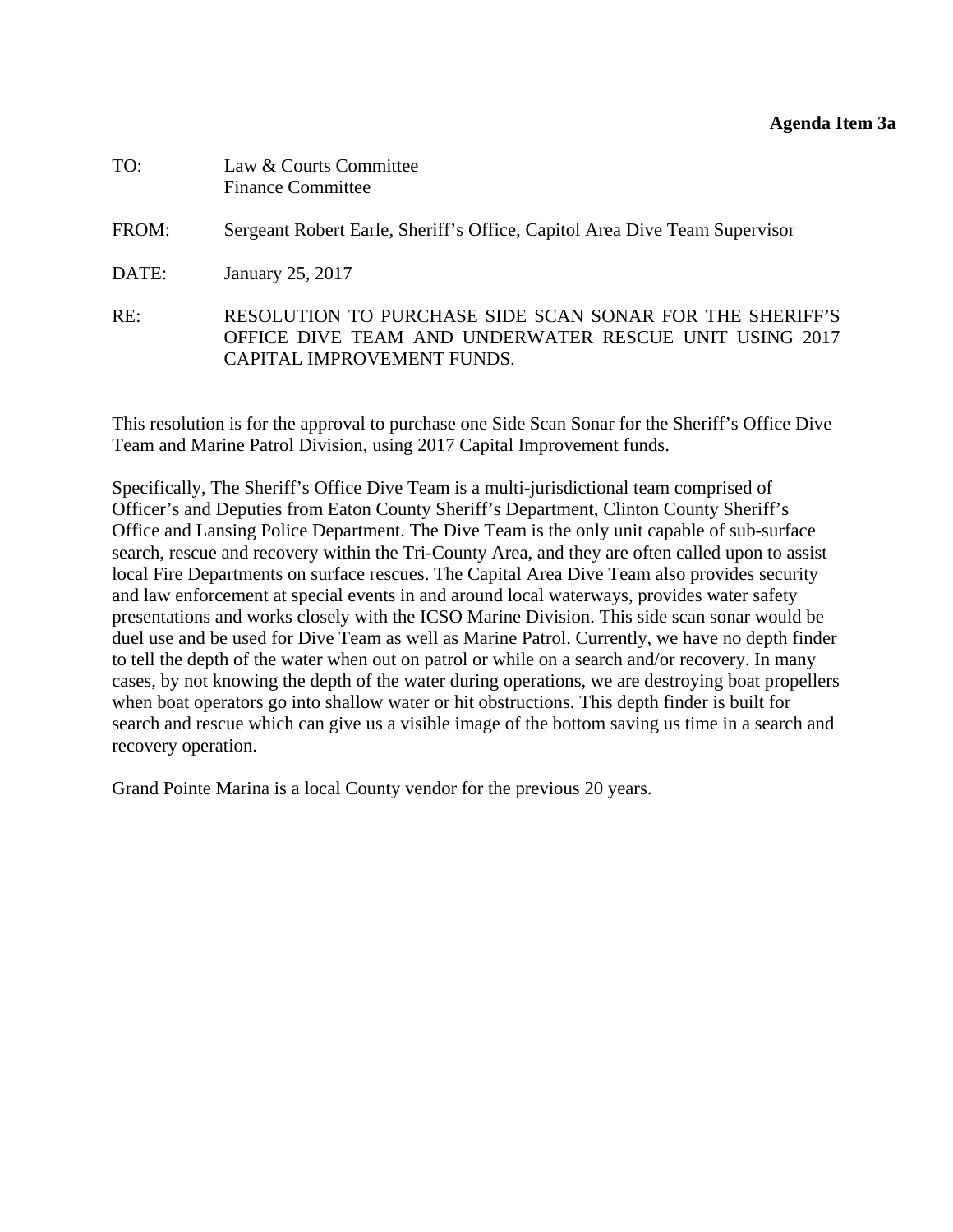Introduced by the Law & Courts and Finance Committees of the:

#### INGHAM COUNTY BOARD OF COMMISSIONERS

#### **RESOLUTION TO PURCHASE SIDE SCAN SONAR FOR THE SHERIFF'S OFFICE DIVE TEAM AND MARINE PATROL DIVISION, USING 2017 CAPITAL IMPROVEMENT FUNDS**

WHEREAS, the Ingham County Sheriff's Office is responsible for Underwater Search and Rescue for Ingham County; and

WHEREAS, the Ingham County Sheriff's Office is a partner in the Regional – Capitol Area Dive Team; and

WHEREAS, the Capitol Area Dive Team is comprised of full time Deputies from Ingham, Clinton and Eaton County as well as full time Police Officers from the Lansing Police Department; and

WHEREAS, each participating Department of the Capitol Area Dive Team is responsible for providing their own members and equipment; and

WHEREAS, the Sheriff's Office has determined the need to purchase a side scan sonar to be installed on the Sheriff's Office Marine Patrol Boat; and

WHEREAS, the purchase order also includes installation by Grand Pointe Marina; and

WHEREAS, Grand Pointe Marina is a single source company for this equipment.

THEREFORE BE IT RESOLVED, the Ingham County Board of Commissioners authorizes the Sheriff's Office to purchase one side scan sonar unit and installation from Grand Pointe Marina, Inc. in the amount of \$2,580 using 2017 Capital Improvement Funds.

BE IT FURTHER RESOLVED that the Ingham County Board of Commissioners authorizes the Board Chairperson to sign any necessary contract documents or purchase documents that are consistent with this resolution and approved as to form by the County Attorney.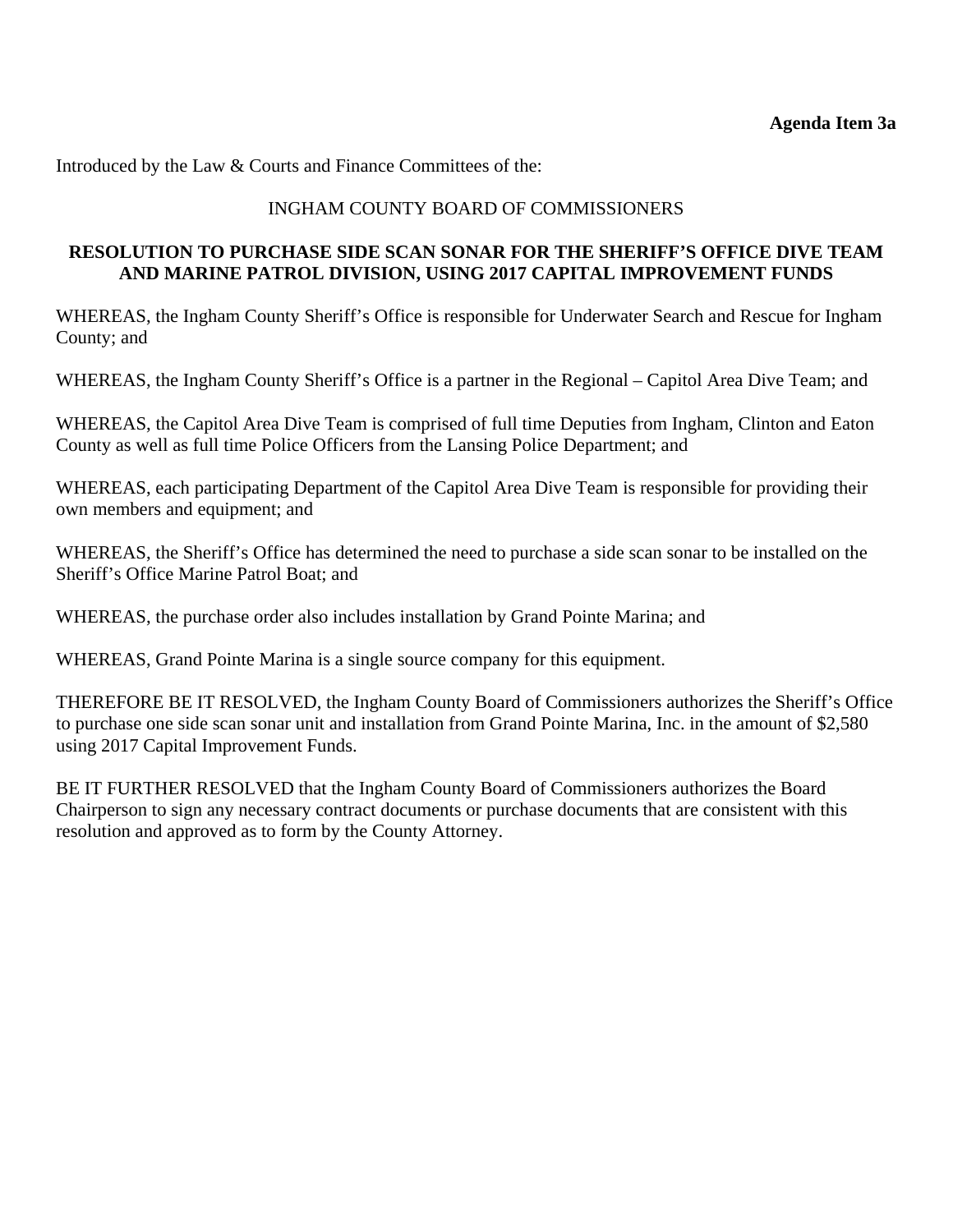<span id="page-11-0"></span>

| TO:   | Law & Courts Committee<br><b>Finance Committee</b>                                                                                                          |
|-------|-------------------------------------------------------------------------------------------------------------------------------------------------------------|
| FROM: | Sergeant Robert Earle, Sheriff's Office, Capitol Area Dive Team Supervisor                                                                                  |
| DATE: | January 25, 2017                                                                                                                                            |
| RE:   | RESOLUTION TO PURCHASE PORTABLE UNDERWATER CAMERA FOR<br>THE SHERIFF'S OFFICE DIVE TEAM AND UNDERWATER RESCUE UNIT<br>USING 2017 CAPITAL IMPROVEMENT FUNDS. |

This resolution is for the approval to purchase one Portable Underwater Camera for the Sheriff's Office Dive Team using 2017 Capital Improvement funds.

Specifically, The Sheriff's Office Dive Team is a multi-jurisdictional team comprised of Officer's and Deputies from Eaton County Sheriff's Department, Clinton County Sheriff's Office and Lansing Police Department. The Dive Team is the only unit capable of sub-surface search, rescue and recovery within the Tri-County Area, and they are often called upon to assist local Fire Departments on surface rescues. The Capital Area Dive Team also provides security and law enforcement at special events in and around local waterways, provides water safety presentations and works closely with the ICSO Marine Division. This underwater camera system will be used by the Dive Team during Search and Rescue Operations within the Tri-County Area. This camera will be deployed into area waterways to search for evidence and human bodies before and during dive recovery operations. The camera will allow divers to see obstructions and locate evidence before team members enter the water. The camera is designed and built for search and rescue operations, and is easy to operate.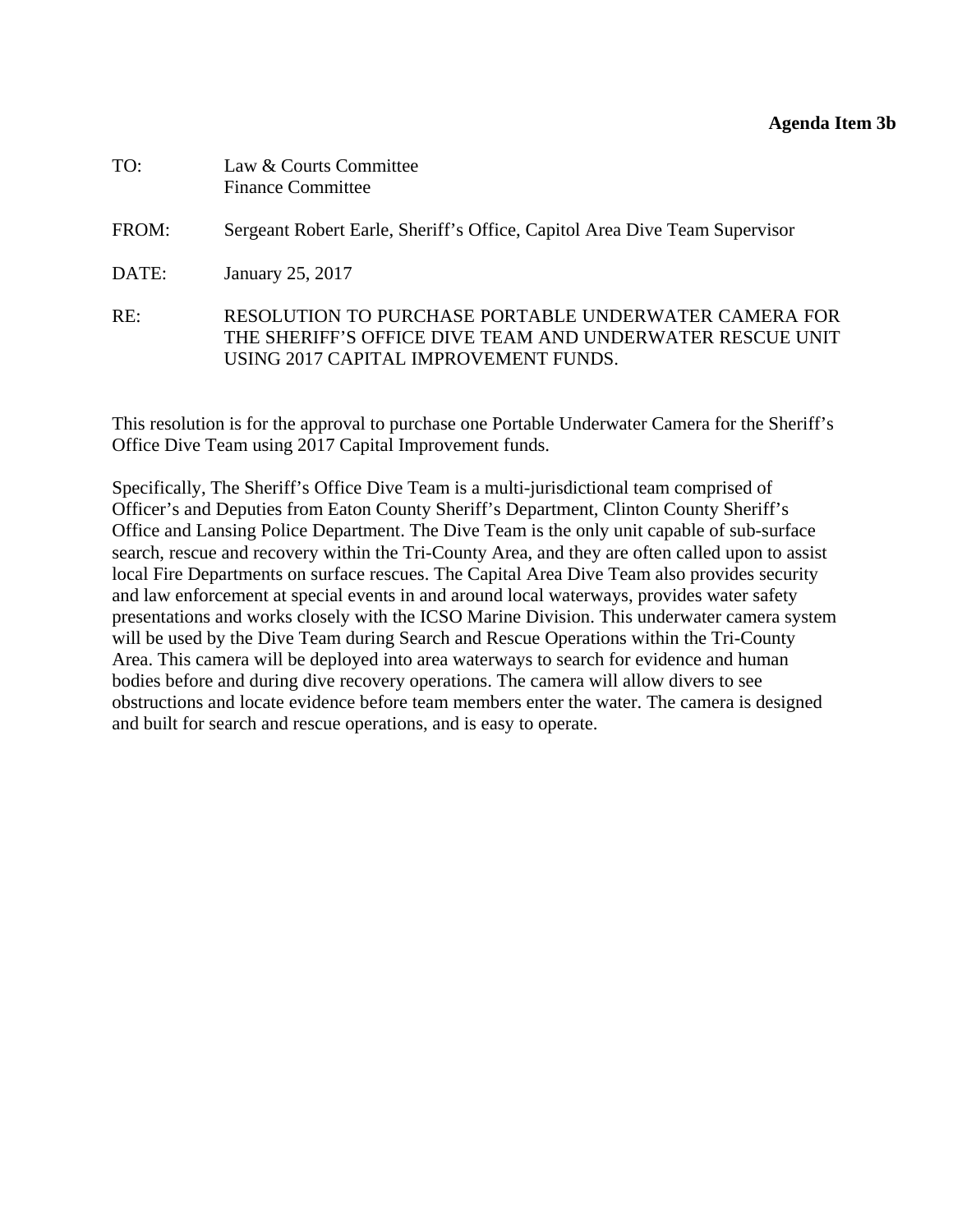Introduced by the Law & Courts and Finance Committees of the:

#### INGHAM COUNTY BOARD OF COMMISSIONERS

#### **RESOLUTION TO PURCHASE PORTABLE UNDERWATER CAMERA FOR THE SHERIFF'S OFFICE DIVE TEAM, USING 2017 CAPITAL IMPROVEMENT FUNDS**

WHEREAS, the Ingham County Sheriff's Office is responsible for Underwater Search and Rescue for Ingham County; and

WHEREAS, the Ingham County Sheriff's Office is a partner in the Regional – Capitol Area Dive Team; and

WHEREAS, the Capitol Area Dive Team is comprised of full time Deputies from Ingham, Clinton and Eaton County as well as full time Police Officers from the Lansing Police Department; and

WHEREAS, each participating Department of the Capitol Area Dive Team is responsible for providing their own members and equipment; and

WHEREAS, the Sheriff's Office has determined the need to purchase a portable underwater camera to aid in search and recovery operations; and

WHEREAS, AquaBotix Technology Corportation, Incorportate is a single source company for this equipment.

THEREFORE BE IT RESOLVED, the Ingham County Board of Commissioners authorizes the Sheriff's Office to purchase one AquaLens PRO portable underwater camera from AquaBotix Technology Corporation, Inc. in the amount of \$2,817 using 2017 Capital Improvement Funds.

BE IT FURTHER RESOLVED that the Ingham County Board of Commissioners authorizes the Board Chairperson to sign any necessary contract documents or purchase documents that are consistent with this resolution and approved as to form by the County Attorney.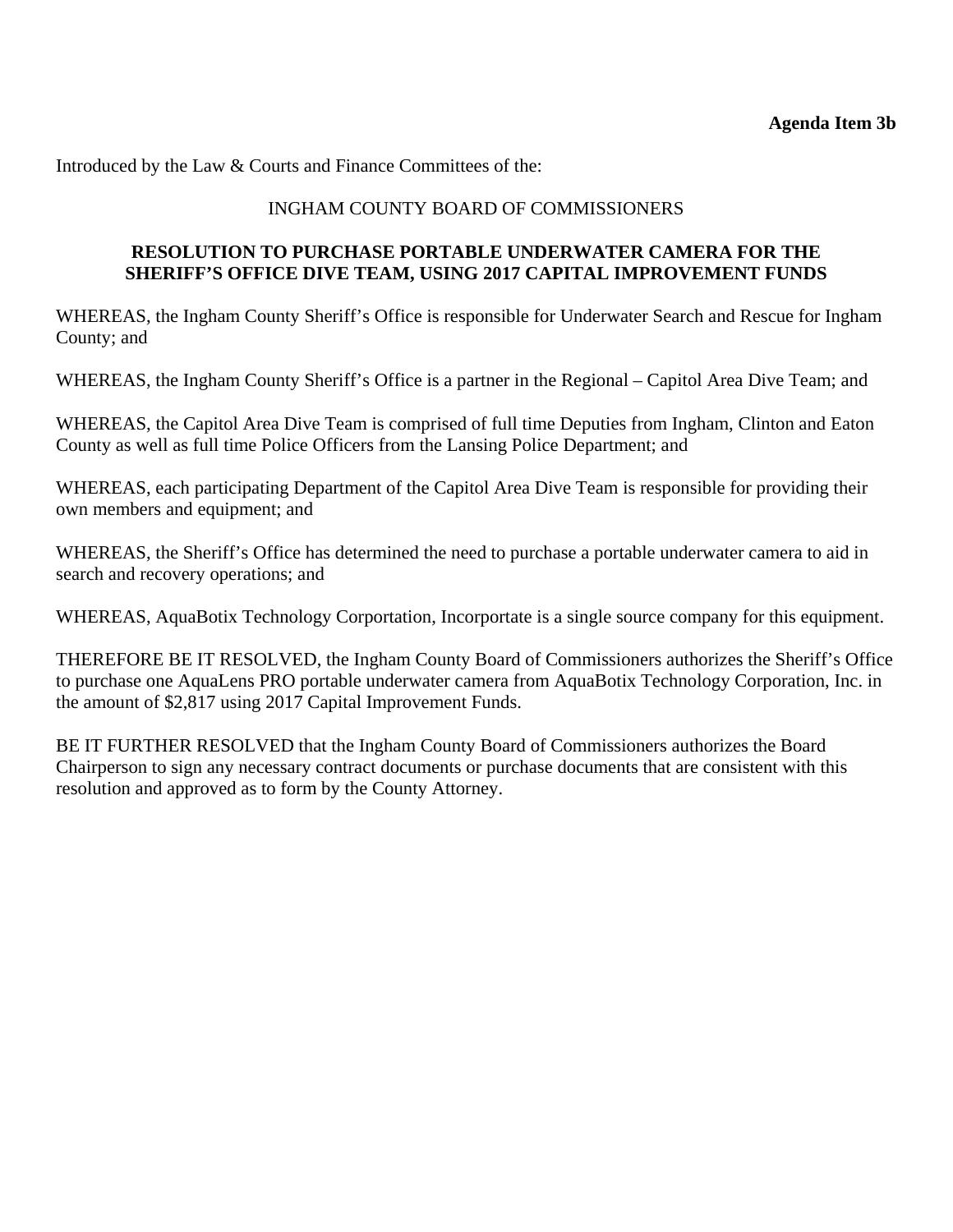# **Agenda Item 3c**

<span id="page-13-0"></span>

| TO:          | Law & Courts Committee                                 |
|--------------|--------------------------------------------------------|
| <b>FROM:</b> | Sheriff Scott Wriggelsworth                            |
| <b>DATE:</b> | January 12, 2017                                       |
| RE:          | Retirement Resolution for Chief Deputy Greg S. Harless |

Summary of Proposed Action: This resolution will honor retiring Chief Deputy Greg S. Harless of the Ingham County Sheriff's Office for his nearly 32 years of dedicated law enforcement service protecting the citizens of Ingham County.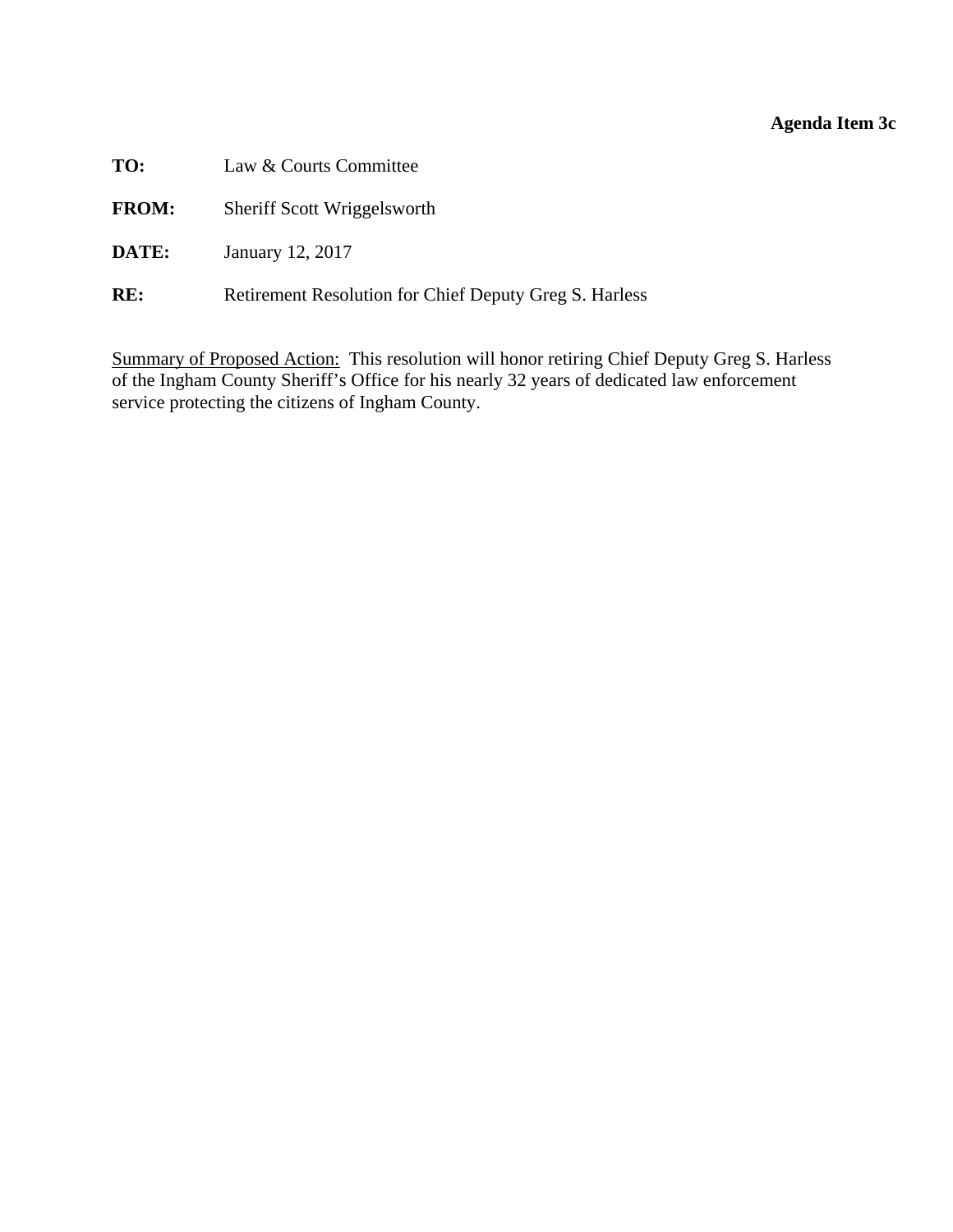Introduced by the Law and Courts Committee of the:

#### INGHAM COUNTY BOARD OF COMMISSIONERS

#### **RESOLUTION TO HONOR CHIEF DEPUTY GREG S. HARLESS OF THE INGHAM COUNTY SHERIFF'S OFFICE**

WHEREAS, Chief Deputy Greg S. Harless started his law enforcement career in 1985 with the Ingham County Sheriff's Office as a Deputy Sheriff/Paramedic; and

WHEREAS, Greg accepted employment with the Delhi Township Police Department in 1986 as a Deputy Sheriff where he remained until 1990 when Delhi Township closed their police operations to contract for police services with the Sheriff's Office; and

WHEREAS, in 1990, Chief Deputy Harless returned to the Sheriff's Office where he served as a Deputy in the County and again in the Delhi Township Division until being transferred to the Training Section in July, 1991 where he was promoted to the rank of Sergeant and acted as the Training Unit Supervisor until January, 1997. While assigned to the Training Section Chief Deputy Harless developed programs that are still in place today to include the Monthly Training Days, Precision and Emergency Vehicle Operations Programs, which have been held at the Michigan International Speedway since 1994 as well as several other programs which helped the Office keep its Law Enforcement and Correctional Deputies properly trained; and

WHEREAS, in 1997 he was assigned as a Sergeant in the Law Enforcement Division and Sergeant in charge of the Traffic Section, in February 1998 Greg was promoted to the rank of Lieutenant assigned to the Law Enforcement Division. In June of the same year he was assigned to the Detective Bureau as the Detective Lieutenant where he served until November, 2000 when he requested a transfer to the Corrections Division as a Jail Lieutenant. Greg was promoted to the rank of Corrections Captain in May, 2001 where he served until October, 2006; and

WHEREAS, in October 2006, Greg was appointed to the position of Major/Jail Administrator and in March, 2007 to Chief Deputy; and

WHEREAS, during his long distinguished career serving the citizens of Ingham County, Chief Deputy Harless served on the Ingham County Special Response Team Advisory Board, 911 Advisory Board, Vice-Chairperson of the Ingham County Friend of the Court Citizens Advisory Committee, State Advisory Committee for Mothers Against Drunk Driving, Coordinator of the Ingham County Shop with a Hero Program, Coordinator at the Mid-Michigan Police Academy, Past President and active member of the FBI National Academy Associates Michigan Chapter; and

WHEREAS, Chief Deputy Harless was a graduate of Lansing Community College and the 36<sup>th</sup> Mid-Michigan Police Academy, the FBI National Academy Session #209, Columbia Southern University where he obtained his Bachelor of Science, Magna Cum Laude in Criminal Justice Administration; and

WHEREAS, during his law enforcement career, Chief Deputy Harless was the recipient of several police awards to include Deputy of the Year 1986, 1996, Meritorious Service, Seven Unit Citations and a Departmental Physical Fitness Award; and